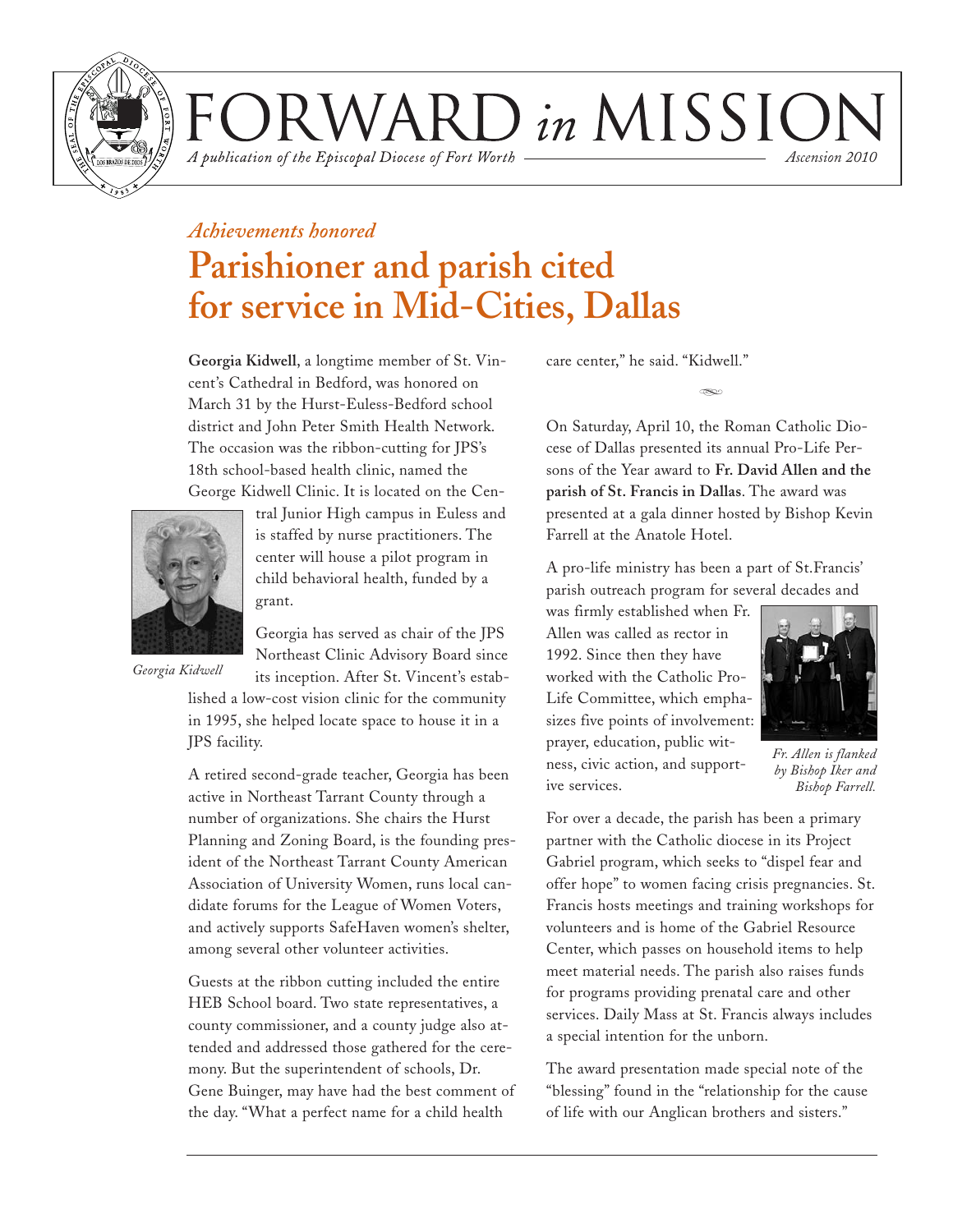# *An update from the Bishop and Standing Committee* **The Anglican Church in North America**

The Anglican Church in North America numbers more than 100,000 faithful Anglicans in 53 states in the U.S. and provinces in Canada. This makes it larger than 12 Provinces of the Anglican Communion, including Scotland, Wales, Japan, Jerusalem, Southeast Asia and the Southern Cone. Since our inaugural assembly in June 2009, we have grown from 703 congregations to over 800 congregations at this time. In early April, the largest parish in the Diocese of South Carolina, St. Andrew's in Mount Pleasant, left TEC to join the ACNA.

Archbishop Robert Duncan has given us the missionary goal of "reaching North America with the transforming love of Jesus Christ." A strategy is under way to plant 1,000 new churches within five years. In February over 350 people participated in a conference in Plano on planting new congregations. Since last summer, nine new bishops have been consecrated, and several new dioceses are in the process of formation in various parts of the U.S. and Canada.

Fourteen Anglican Provinces have declared themselves to be in communion with the Anglican Church in North America, have sent official representatives to the Inaugural Provincial Assembly, or have officially recognized

Archbishop Robert Duncan as their Anglican partner in North America. The Archbishop of Canterbury has called us "faithful Anglicans in irregular order." The General Synod of the Church of England voted on February 10th "to recognize and affirm" ACNA's desire "to remain within the Anglican family." This is viewed as an important step forward in the recognition process taking place throughout the Communion.

The Orthodox Church in America has formally opened ecumenical conversations with the Anglican Church in North America, having suspended and ultimately canceled all such talks with the Episcopal Church. The stated goal of these talks is to move toward full communion. The role of our diocese in these conversations will be reported to you all later this spring.

The next meeting of the Annual Council of ACNA will be held June 9-11 in Amesbury, Mass. Our diocese will be represented by Bishop Iker, Fr. Tom Hightower, Kay Stromberg, and Walter Virden.

Please continue to pray for the ministry of the Anglican Church in North America and for Archbishop Duncan.

April 8, 2010

*For more information about the Anglican Church in North America, please visit*  anglicanchurch.net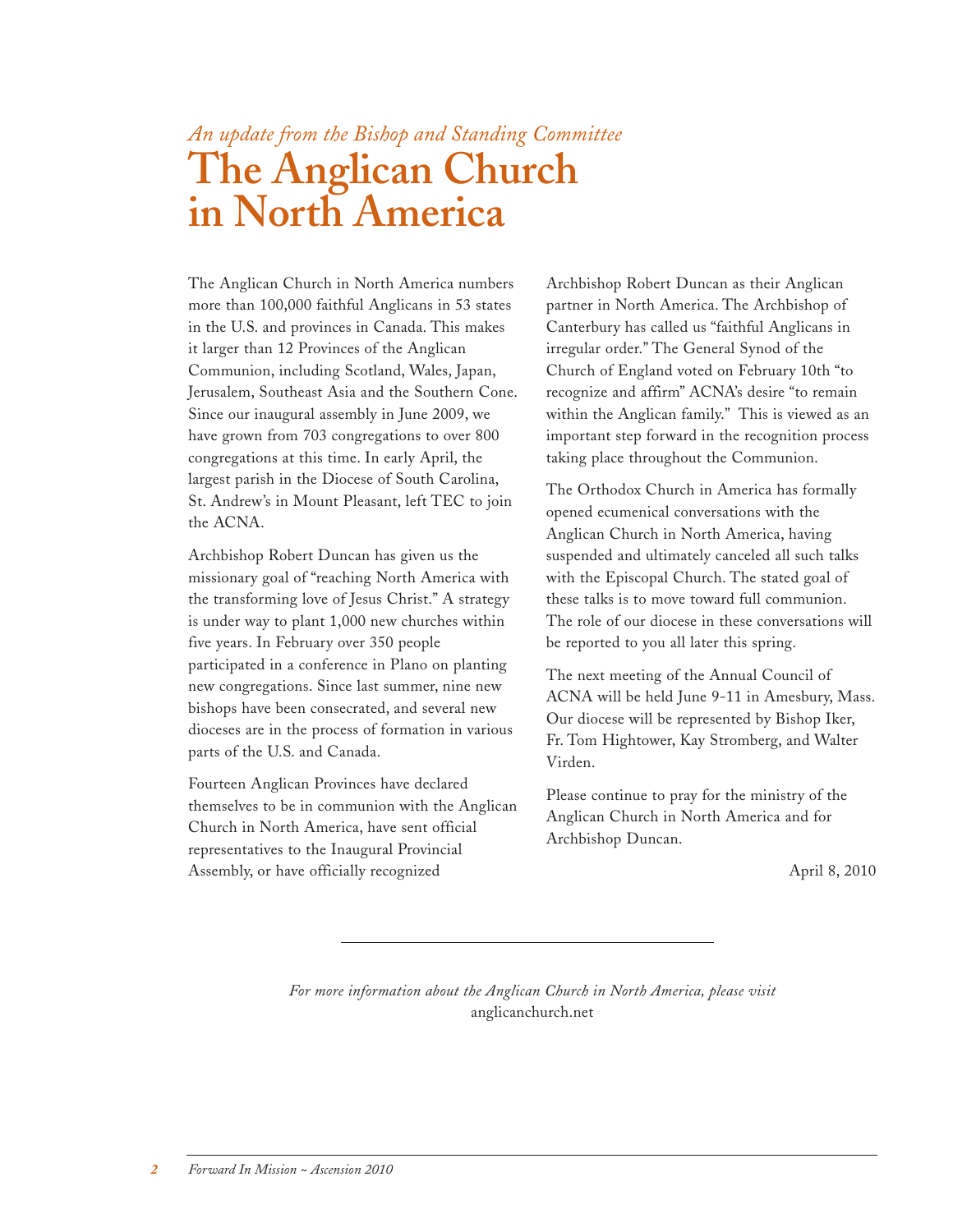### *The Anglican Church in North America* **New Province grows by 100 churches in first nine months**



New Anglican congregations are springing up all over North America. Since the ACNA's founding with 703 congregations just last June, an additional 106 Anglican churches have either joined or been planted, bringing the church's total number of congregations to 809 by mid-April 2010.

"When we began in June," Archbishop Robert Duncan recalls, "I issued a challenge that we plant 1,000 new churches in the five years of my service as your Archbishop. It is wonderful to see how much progress has already been made."

One of those church plants is Restoration Anglican Church in Addison, Texas. The congregation, which began meeting last fall, numbers between 100 and 120 people for services each Sunday.

In everything Restoration has done, from finding a place to meet, to organizing the first worship service, Roseberry emphasizes that God has made impossible things possible. "I have come to see and realize that God loves working in the realm of the impossible," says the Rev. Jed Roseberry, Restoration's founding priest. "We really feel we have a calling for those who are broken, those who are lost, and those who are looking for a place where they can … grow in faith with other believers." The church's name was selected as a reminder of God's ability to heal and restore lives.

Other newly-planted churches in Texas are located in Midland, Austin, Houston, Waco, and several smaller communities.

### **Global South affirms status of North American Anglicans**

In a Communiqué published at the conclusion the Fourth Anglican Global South to South Encounter, held at St. Andrew's Cathedral, Singapore, April 19-23, the leaders of 20 Anglican

Provinces, representing 80 percent of the world's Anglicans, issued a call to make the next decade a "Decade of Mission" and welcomed the Anglican Church in North America as "partners in the Gospel." The Global South is made up of Anglican provinces in the Southern Hemisphere, Asia, and the Middle East. The Province of the Southern Cone is a member of the Global South.

Archbishop Duncan, who attended the meeting, said, "We are moving forward in mission and relationship with Anglicans all over the world. Our unity and shared commitment to [spreading] the good news of Jesus Christ is a reason for great joy," he said.

Speaking directly of the Anglican Church in North America, the gathered archbishops and representatives called the ACNA "a faithful expression of Anglicanism.

"We welcome them as partners in the Gospel and our hope is that all provinces will be in full communion with the clergy and people of the ACNA," the Communiqué said.

### **ACNA appreciation for St. Vincent's Cathedral**

On a Sunday morning early this spring, a plaque reading

**In thanksgiving to the Cathedral Church of St. Vincent At this place on June 23, 2009 The Anglican Church in North America was officially constituted**

was presented to the cathedral by the Rev. Daryl Fenton, the ACNA's Canon for Provincial and Global Mission. The diocese is grateful to the people of St. Vincent's for their role in the founding of the ACNA.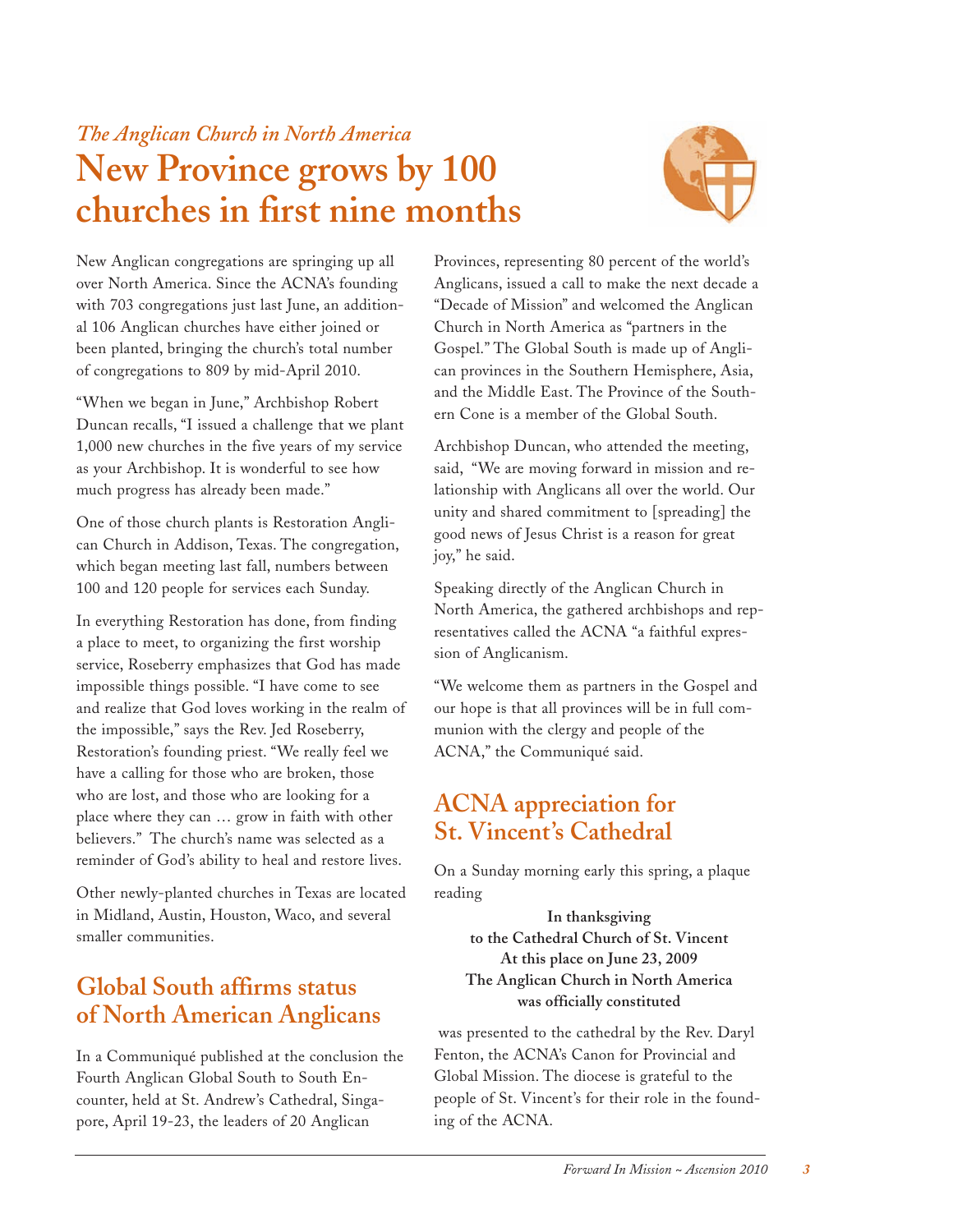# **Around the Diocese**

#### *Mission church sets Sunday attendance record*

Congratulations to Fr. Sergio Diaz and the people of Iglesia San Miguel, who had a record 484 souls present for Sunday services on May 2. The congregation welcomed Bishop William Wantland, who confirmed 17, received 13 and reaffirmed or blessed dozens more Anglican Christians.

To meet the present and future needs of this thriving mission church, five neighboring lots were recently purchased with the assistance of All Saints', Fort Worth. San Miguel is located in southeast Fort Worth.

#### *Benedictine retreat offered in June*

The 13th annual ecumenical Dallas Benedictine Experience Retreat will be held at the Catholic Conference Center in Dallas from Wednesday, June 23, to Sunday, June 27.

Participants will live at the conference center for five days, forming a temporary monastic community, to experience the balanced way of life of the Rule of St. Benedict as it divides each day into private and group prayer, study, work, and leisure. Four Benedictine offices (Lauds, Sext, Vespers, and Compline) will be sung each day in Gregorian chant.

Leading the retreat will be Sister Mary Donald Corcoran, O.S.B.Cam., the Superior of Transfiguration Monastery in Windsor, N.Y., and Fr. Dwight Longenecker, who is based in South Carolina and is the author of numerous books on



*Deacons Sandra McCown and Patricia Banks pass the peace with Deacon Gail Kleinschmidt at her service of ordination, Saturday, May 1, at St. John's Episcopal Church in Fort Worth. Bishop Iker has appointed Deacon Kleinschmidt to serve at St. John's, her home parish.*

saints and spirituality. Both are Roman Catholics.

The leaders will give presentations on Benedictine values and their applications to life today. This retreat is open to anyone from any denomination who is interested in learning Benedictine spirituality.

The cost of the retreat is approximately \$300. For more information, please call 214-339-8483 or e-mail dallasbenedictine@yahoo.com.

ICON WORKSHOP JULY <sup>12</sup> - <sup>16</sup>  $9:30$  A.M. – 5:30 P.M.

#### ST. BASIL THE GREAT BYSANTINE CATHOLIC CHURCH, IRVING



Fr. Elias Rafaj, pastor of St. John Chrysostom Byzantine Catholic Church, Houston, will be the instructor for the five-day workshop. Fr. Elias will explain various techniques of icon writing and discuss the history and uses of iconongraphy. Each participant will complete one icon, which will be blessed at the conclusion of the Workshop. This year's theme is the Passion of Christ.

Fees: \$300 for over 40 hours of instruction and acrylic painting supplies; a \$150 deposit holds your space. Child care is not available at St. Basil's.

For more workshop information, contact Missy Norrell at 972-438-5644 or web@stbasilsinirving.org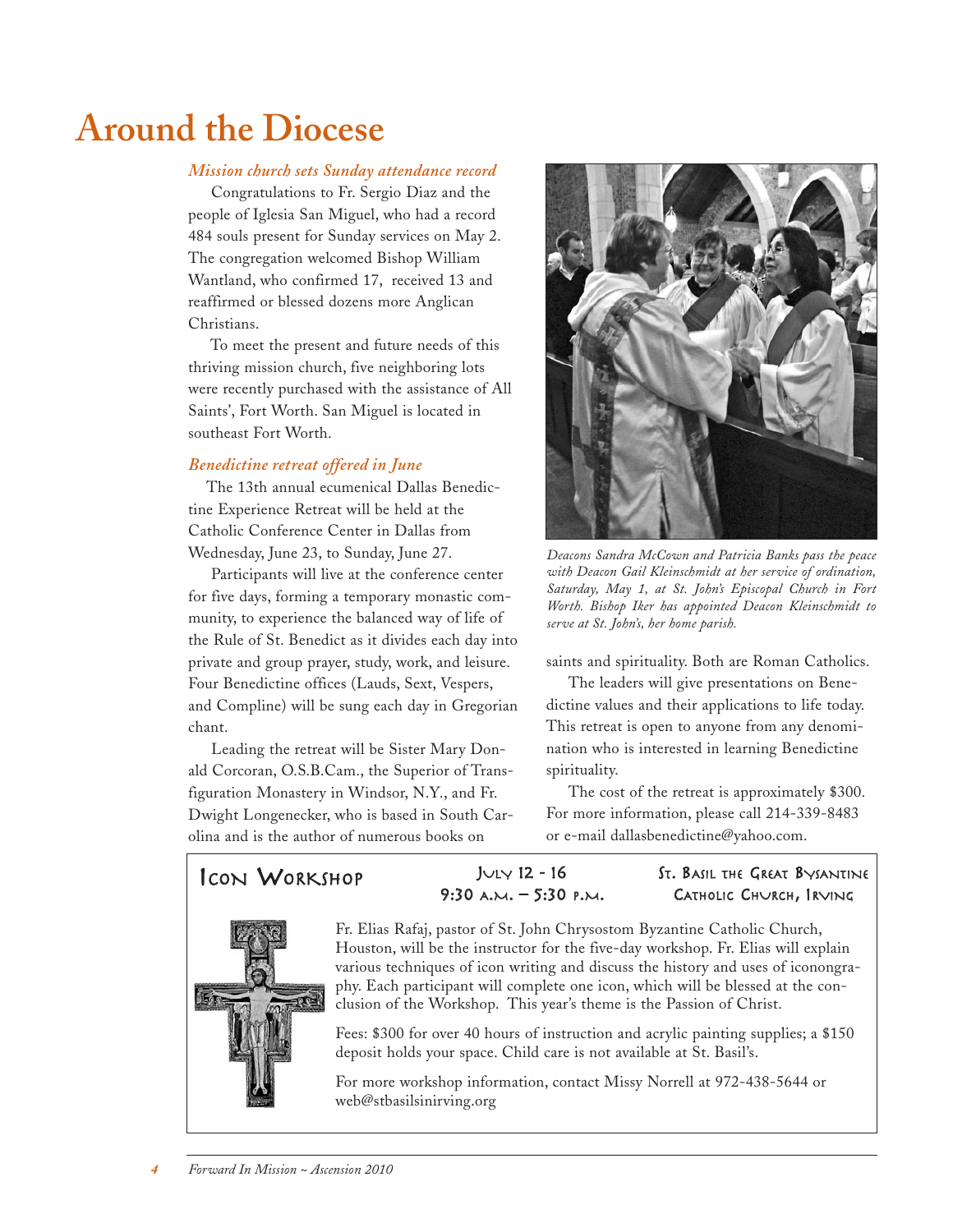# **Around the Diocese**

#### *On June 4, play a round for the kids*

The date for the 10th Annual Bishop Iker Challenge Golf Tournament has been set for Friday, June 4, and will again be played at Squaw Valley Golf Courses in Glen Rose. The format will be a four-person scramble. We'll have a great lunch following play, plus numerous prize drawings. If you like, you may stay at Camp Crucis on Thursday night. Call the camp office at 817-559- 3343 for reservations.

This tournament continues to be one of the favorite golf tournaments in the area, so sign up now. A registration form is available online at



fwepiscopal.org, or see your Parish Coordinator. If you need help finding a team, contact your Parish Coordinator for assistance.

Also, we need hole

sponsors, and remember, anyone can make a financial donation to help Camp Crucis even though you may not play in the tournament.

Again this year, proceeds will be used to provide Summer Camp scholarships to Camp Crucis for those who need financial aid, as well as to enhance the existing facility. What an enjoyable way to further God's work through our children!

#### *St. Michael's Conference for youth*

Young men and women 12 to 19 years of age are encouraged to register for the St. Michael's Southwest Conference, scheduled for June 13-19 at Camp Crucis. This is a week of Christian formation, designed to help you grow in faith. If you've got questions about God, and you want to be taken seriously, St. Mike's is for you.

Instructors are clergy of the diocese. Mornings are reserved for worship and study; afternoons are relaxed, and evenings are fun. (Have you ever seen priests in a talent show?) Course selections include "Defense Against the Dark Arts," "The Sermon on the Mount," "The Mass" and "Apocalypse Wow!" See stmichaelsw.org.

#### *Atten-tion!*

Men of all ages are encouraged to sign up for a diocesan retreat sponsored by the Brotherhood of

St. Andrew. Your three-day enlistment begins Friday, Oct. 8. You'll be bivouacking at Camp Crucis, so you know the grub will be good. Fall in by July 1 and save some George Washingtons. For more information, contact Joe Francis at 817-821-1444 or josephfrancis@earthlink.net.

### *EYC Movie Night*

All youth of the diocese are invited to a movie night at 6:30 p.m. on Saturday, May 22, at St. Vincent's Cathedral, Bedford. Bring \$7 for admission, pizza, popcorn, and soda. RSVP to Lynne Shattuck

at lynneshattuck@gmail.com or 817-938-7376. The title of the main feature is still TBA.

#### *Eagle-bound?*

Are you a Boy Scout looking for an Eagle Scout project, or do you just want to help with a service project and need an idea? Camp Crucis has a Wish List of service project opportunities at campcrucis.org/patronage/wishlist.html.

#### *Save the date*

The annual ECW Congress is scheduled for Saturday, Oct. 23, at Church of the Good Shepherd in Granbury. This event brings together the Altar Guild and Daughters of the King, as well as parish ECW leaders, and is open to all women of the diocese – and their clergy! The annual ingathering for the Anglican Relief and Development Fund will occur during the opening Eucharist, which will be led by Bishop Iker.

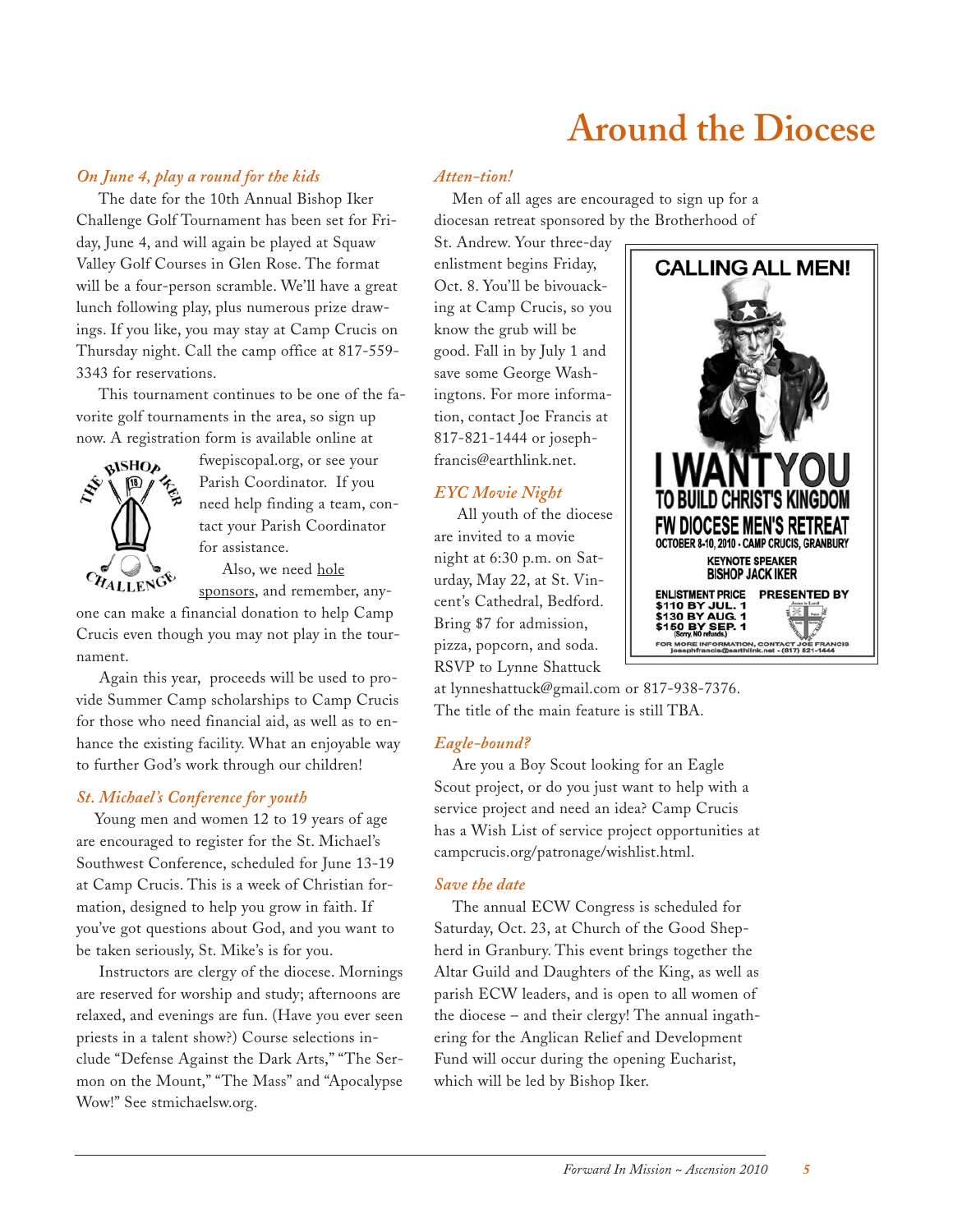### *Equipping the saints for mission*

# **Two dozen from diocese attend New Wineskins Conference**

*by the Rev. Stuart Smith*

*Every man serves the good wine first; and when men have drunk freely, then the poor wine; but you have kept the good wine until now.* ( John 2:1ff)

Every three years, a wonderful vintage of "new wine" is served up at Ridgecrest, N.C. in a fourday mission conference known as New Wineskins. This past April 8-11, over 1,000 participants drank deeply from this Spirit-filled conference. Some of the ingredients that went into this wonderful "new wine" were:

• Tremendous Bible Studies focusing on Christ's Great Commandment: My favorite was led by Bishop John Rodgers, who linked God's call to Abraham with Christ's call to His Apostles to "go, therefore, to all nations, baptizing them in the Name of the Father, and of the Son, and of the Holy Spirit."

• Inspired music provided by musicians from the Diocese of South Carolina, including strings,



*A large group, including four youth members, represented the diocese at the 2010 New Wineskins conference.*

drums, keyboards, guitar, flute, and oboe. The atmosphere of joyful praise was like a sweet offering of incense.

• Challenging missionary testimonies from the field: My favorite here was the young couple who heard the Lord's call to go to Turkey and faithfully offered their lives in a country where the Christ-

ian witness is almost extinct. This couple spoke of how their "church" was their mission field: the Turkish community in which they sought to share Christ's love and power.

• Provocative workshops addressing every conceivable arena of missions – local, national, and international – and dealing with everything from the wise use of money, to the challenge of meeting Islam's aggressive jihad, to how to depend upon the Holy Spirit when the challenges of the mission field scuttle the planned "agenda." I was deeply moved by our own diocesan missionary, Summer Tywman, who spoke about her work in Cambodia. (See page 7.) We can be proud of Summer's commitment to show the compassion of Jesus Christ amongst those whose lives have been stolen away and enslaved.

• Deeply moving plenary addresses each evening: from Baroness Cox's description of how Islam is invading the lives of millions in North Africa, to a tremendous testimony by a bishop who is pursuing a very difficult mission in Northern India. My favorite was the Saturday-night address, by Dr. Scott Kellerman, a medical missionary to Nigeria's Batwa pygmies. Dr. Kellerman described the astounding conversion of many villagers in a single day – inspired by a skit performed in English by a Dallas youth group. The audience understood the story of the Good Samaritan from the performance alone and departed *en masse* to get the rest of the village and bring them to Jesus! I put this story in the first sermon I preached after returning home!

• Perhaps the most significant blessing was the chance to deepen my friendship with World Mission Committee members from our diocese. At our "debriefing" late Saturday night, we savored all the sweet experiences and profound mission insights we had gained. Please pray that the Lord of the Harvest will give us new hearts to hold this "new wine" and to share it with those who do not know Him.

*Editor's Note: Future issues of the* Forward *will feature reports from the "Front Lines"of the Faith," where our brothers and sisters in Christ sacrifice daily.*

*Fr. Stuart Smith is rector of Good Shepherd, Granbury.*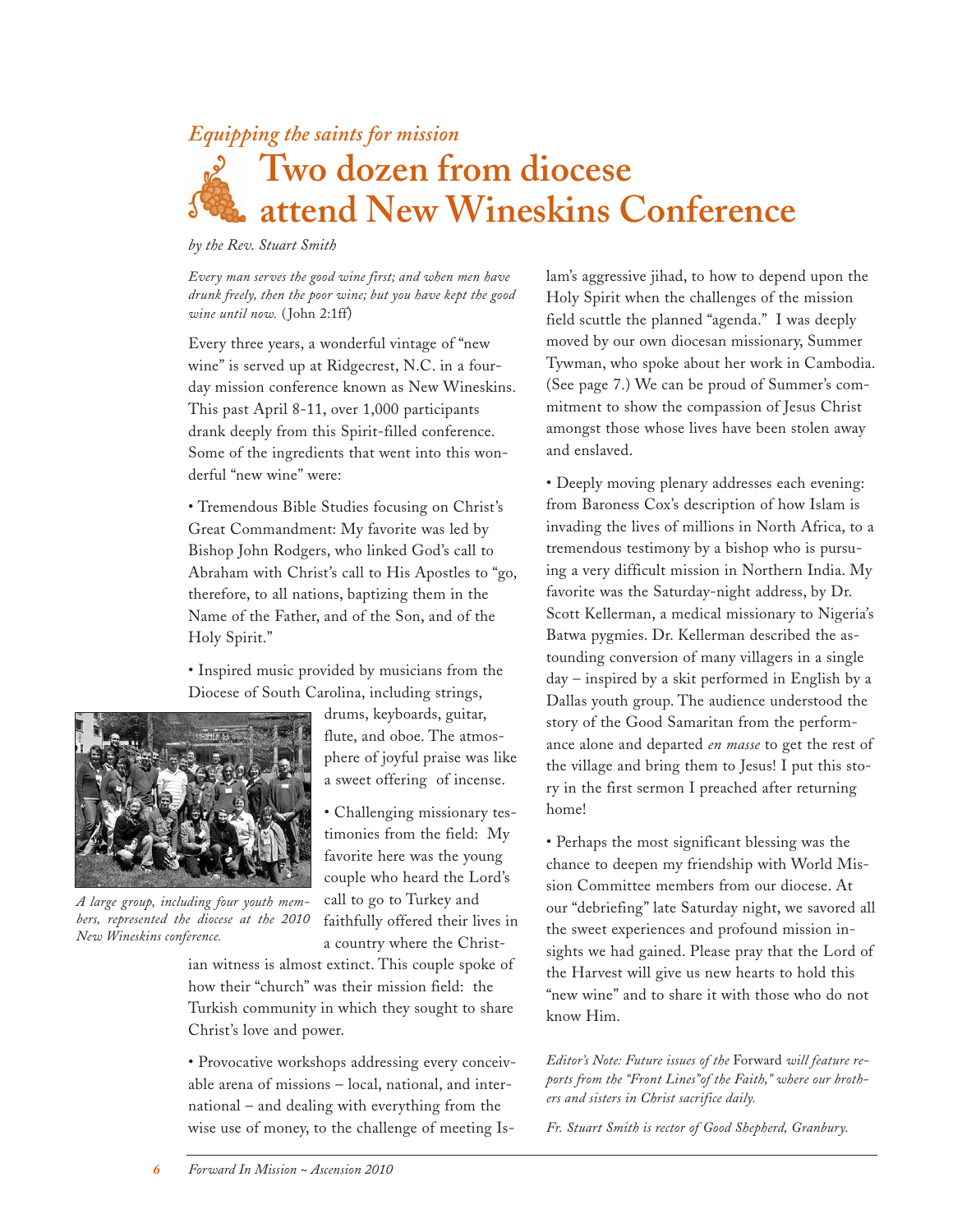### *Answering God's call*

# **Rescuing young lives caught in the snare of evil**

*a report by Summer Twyman*

There is an international humanitarian crisis in our world today, and many of us in the United States have no idea that it's going on. More men, women, and children are held in slavery today than during the entire trans-Atlantic slave trade. The modern international trade of human beings, known as human trafficking, generates profits in excess of \$12 billion a year. Among the victims of this horrible crime are over two million children who are trafficked for the purpose of sexual exploitation.\*

While this is happening all over the world, the small country of Cambodia has been particularly affected. Perhaps it is due to Cambodia's volatile political history, its extreme struggles with poverty, or the nation's weak educational system. Whatever the causes, Cambodia has been hit hard by this illicit trade of human beings.

It isn't enough simply to remove victims from the power of those who exploit them. When children are rescued from sexual slavery in Cambodia they need to have a place to go. They need healing of body, mind, and spirit; and they need education, hope, and a future. Cambodia's resources are so limited that its medical and social agencies cannot meet all the needs of these brave survivors. The World Health Organization recently published statistics that show for every 1 million Cambodians there are only an estimated 1.6 psychiatrists, 4.5 psychologists, and 0.5 social workers.

God has blessed me with formal education and training as a social worker. In October 2009 I moved to Cambodia as a missionary under the partnership of two Anglican mission agencies, the Society of Anglican Missionaries and Senders (SAMS) and Sharing of Ministries Abroad (SOMA). I'm working in Phnom Penh with a U.S.-based non-profit agency called Transitions

Global. Transitions runs a facility for survivors of sex trafficking, where I am working to provide local Cambodian social workers with the training

they need to be able to bring healing and restoration to these young lives.

As followers of Jesus Christ, it is our responsibility to shine His light into the darkness in our world. Many churches and individuals in this diocese have joined me as I seek to do that. I sincerely thank you all for your prayers and support and look forward to sharing more with you in the future as God opens doors both in Cambodia and in the lives of the girls

GOD'S heart for healing and justice for His people is found throughout Scripture.

Micah 6:8 says, "**H**<sup>e</sup> has showed you, O man, what is good. And what does the Lord require of you? To act justly and to love mercy and to walk humbly with your God."

Psalm 82:4 says, "**R**escue the weak and needy; deliver them from the hand of the wicked."

And we have **J**ESUS' healing ministry on this Earth as our example.

in our care. Even in the short time I've been in the field, through God's open doors I have had the opportunity to share His love with these girls and see first-hand the effects of prayer in their lives.



*\*Statistics provided by the International Justice Mission.*